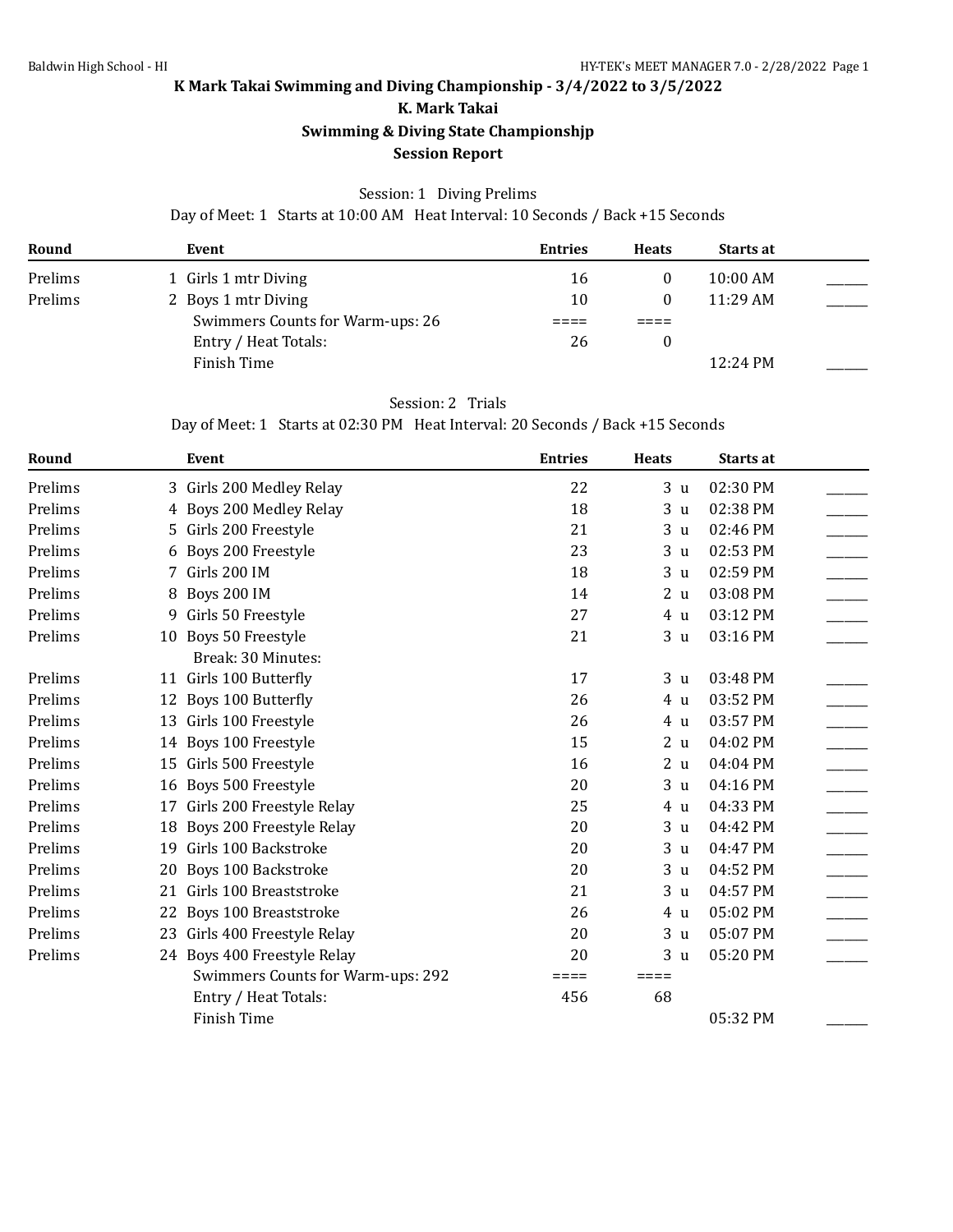**K. Mark Takai**

## **Swimming & Diving State Championshjp**

### **Session Report**

### Session: 3 Diving Semis

Day of Meet: 2 Starts at 08:30 AM Heat Interval: 10 Seconds / Back +15 Seconds

| Round | Event                | <b>Entries</b> | <b>Heats</b> | <b>Starts at</b> |  |
|-------|----------------------|----------------|--------------|------------------|--|
| Semis | 1 Girls 1 mtr Diving |                |              | 08:30 AM         |  |
| Semis | 2 Boys 1 mtr Diving  |                |              | 08:31 AM         |  |
|       | Finish Time          |                |              | 08:31 AM         |  |

#### Session: 4 Diving Finals

Day of Meet: 2 Starts at 09:15 AM Heat Interval: 10 Seconds / Back +15 Seconds

| Round  | Event                | <b>Entries</b> | <b>Heats</b> | Starts at  |  |
|--------|----------------------|----------------|--------------|------------|--|
| Finals | 1 Girls 1 mtr Diving |                |              | $09:15$ AM |  |
| Finals | 2 Boys 1 mtr Diving  |                |              | $09:16$ AM |  |
|        | Finish Time          |                |              | $09:16$ AM |  |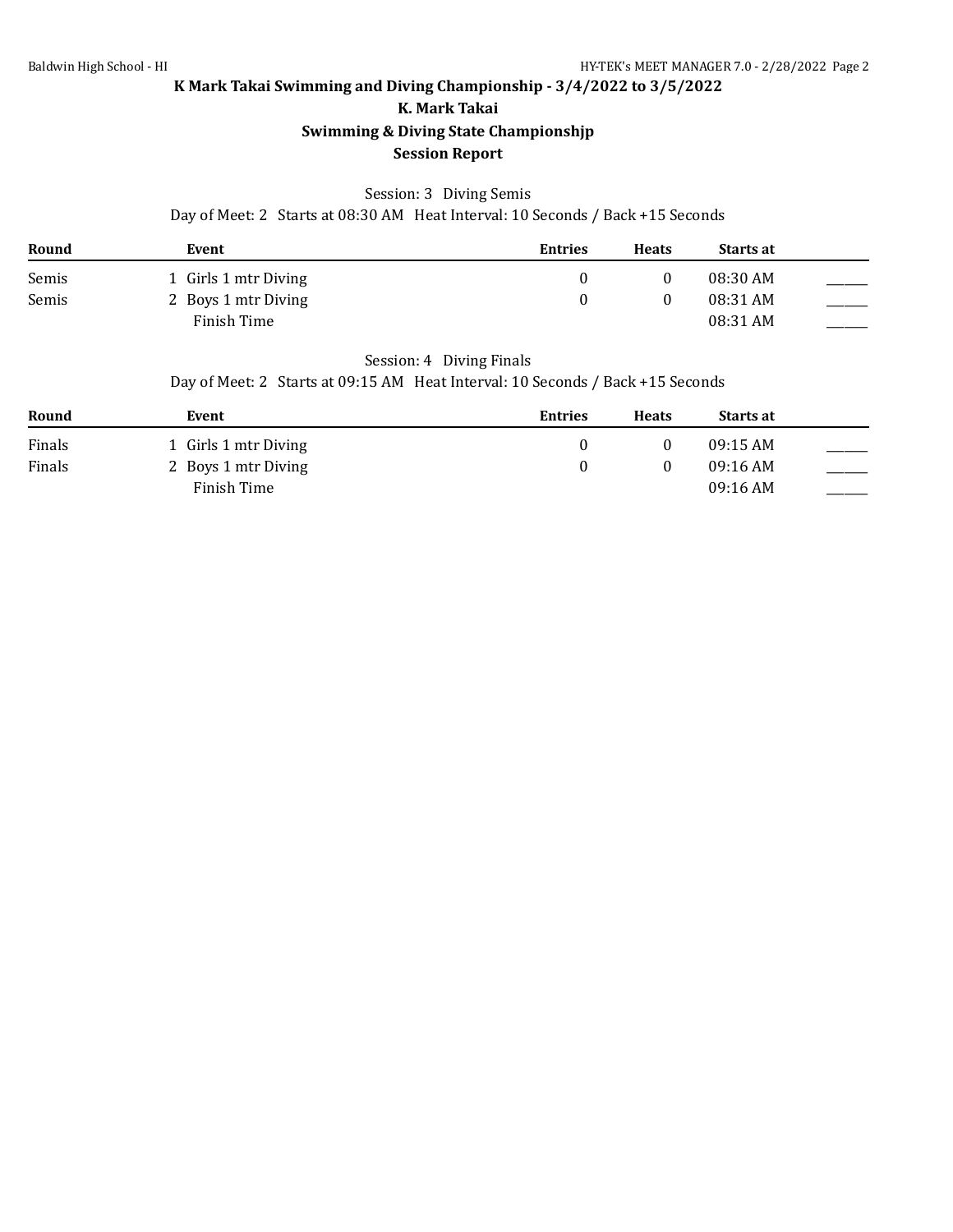**K. Mark Takai**

**Swimming & Diving State Championshjp**

### **Session Report**

#### Session: 5 Finals

Day of Meet: 2 Starts at 01:00 PM Heat Interval: 90 Seconds / Back +15 Seconds

| Round  | Event                             | <b>Entries</b> | <b>Heats</b>   | Starts at |  |
|--------|-----------------------------------|----------------|----------------|-----------|--|
| Finals | 3 Girls 200 Medley Relay          | 8              | 1 <sub>u</sub> | 01:00 PM  |  |
| Finals | 4 Boys 200 Medley Relay           | 8              | 1 <sub>u</sub> | 01:04 PM  |  |
|        | Break: 17 Minutes:                |                |                |           |  |
| Finals | 5 Girls 200 Freestyle             | 8              | 1 <sub>u</sub> | 01:25 PM  |  |
|        | Break: 1 Minutes:                 |                |                |           |  |
| Finals | 6 Boys 200 Freestyle              | 8              | 1 <sub>u</sub> | 01:29 PM  |  |
|        | Break: 8 Minutes:                 |                |                |           |  |
| Finals | 7 Girls 200 IM                    | 8              | 1 <sub>u</sub> | 01:40 PM  |  |
| Finals | 8 Boys 200 IM                     | 8              | 1 <sub>u</sub> | 01:44 PM  |  |
|        | Break: 8 Minutes:                 |                |                |           |  |
| Finals | 9 Girls 50 Freestyle              | 8              | 1 <sub>u</sub> | 01:56 PM  |  |
|        | Break: 1 Minutes:                 |                |                |           |  |
| Finals | 10 Boys 50 Freestyle              | 8              | 1 <sub>u</sub> | 01:58 PM  |  |
|        | Break: 35 Minutes:                |                |                |           |  |
| Finals | 11 Girls 100 Butterfly            | $\, 8$         | 1 <sub>u</sub> | 02:35 PM  |  |
|        | Break: 1 Minutes:                 |                |                |           |  |
| Finals | 12 Boys 100 Butterfly             | 8              | 1 <sub>u</sub> | 02:39 PM  |  |
|        | Break: 9 Minutes:                 |                |                |           |  |
| Finals | 13 Girls 100 Freestyle            | 8              | 1 <sub>u</sub> | 02:50 PM  |  |
|        | Break: 2 Minutes:                 |                |                |           |  |
| Finals | 14 Boys 100 Freestyle             | 8              | 1 <sub>u</sub> | 02:55 PM  |  |
|        | Break: 8 Minutes:                 |                |                |           |  |
| Finals | 15 Girls 500 Freestyle            | 8              | 1 <sub>u</sub> | 03:05 PM  |  |
|        | Break: 2 Minutes:                 |                |                |           |  |
| Finals | 16 Boys 500 Freestyle             | 8              | 1 <sub>u</sub> | 03:14 PM  |  |
|        | Break: 5 Minutes:                 |                |                |           |  |
| Finals | 17 Girls 200 Freestyle Relay      | 8              | 1 <sub>u</sub> | 03:25 PM  |  |
|        | Break: 1 Minutes:                 |                |                |           |  |
| Finals | 18 Boys 200 Freestyle Relay       | 8              | 1 <sub>u</sub> | 03:29 PM  |  |
|        | Break: 13 Minutes:                |                |                |           |  |
| Finals | 19 Girls 100 Backstroke           | 8              | 1 <sub>u</sub> | 03:45 PM  |  |
|        | Break: 1 Minutes:                 |                |                |           |  |
| Finals | 20 Boys 100 Backstroke            | 8              | 1 <sub>u</sub> | 03:49 PM  |  |
|        | Break: 9 Minutes:                 |                |                |           |  |
| Finals | 21 Girls 100 Breaststroke         | $\, 8$         | 1 <sub>u</sub> | 04:01 PM  |  |
|        | Break: 1 Minutes:                 |                |                |           |  |
| Finals | 22 Boys 100 Breaststroke          | 8              | 1 <sub>u</sub> | 04:04 PM  |  |
|        | Break: 14 Minutes:                |                |                |           |  |
| Finals | 23 Girls 400 Freestyle Relay      | 8              | 1 <sub>u</sub> | 04:21 PM  |  |
| Finals | 24 Boys 400 Freestyle Relay       | 8              | 1 <sub>u</sub> | 04:26 PM  |  |
|        | Swimmers Counts for Warm-ups: 130 | $====$         | $=====$        |           |  |
|        | Entry / Heat Totals:              | 176            | 22             |           |  |
|        |                                   |                |                |           |  |